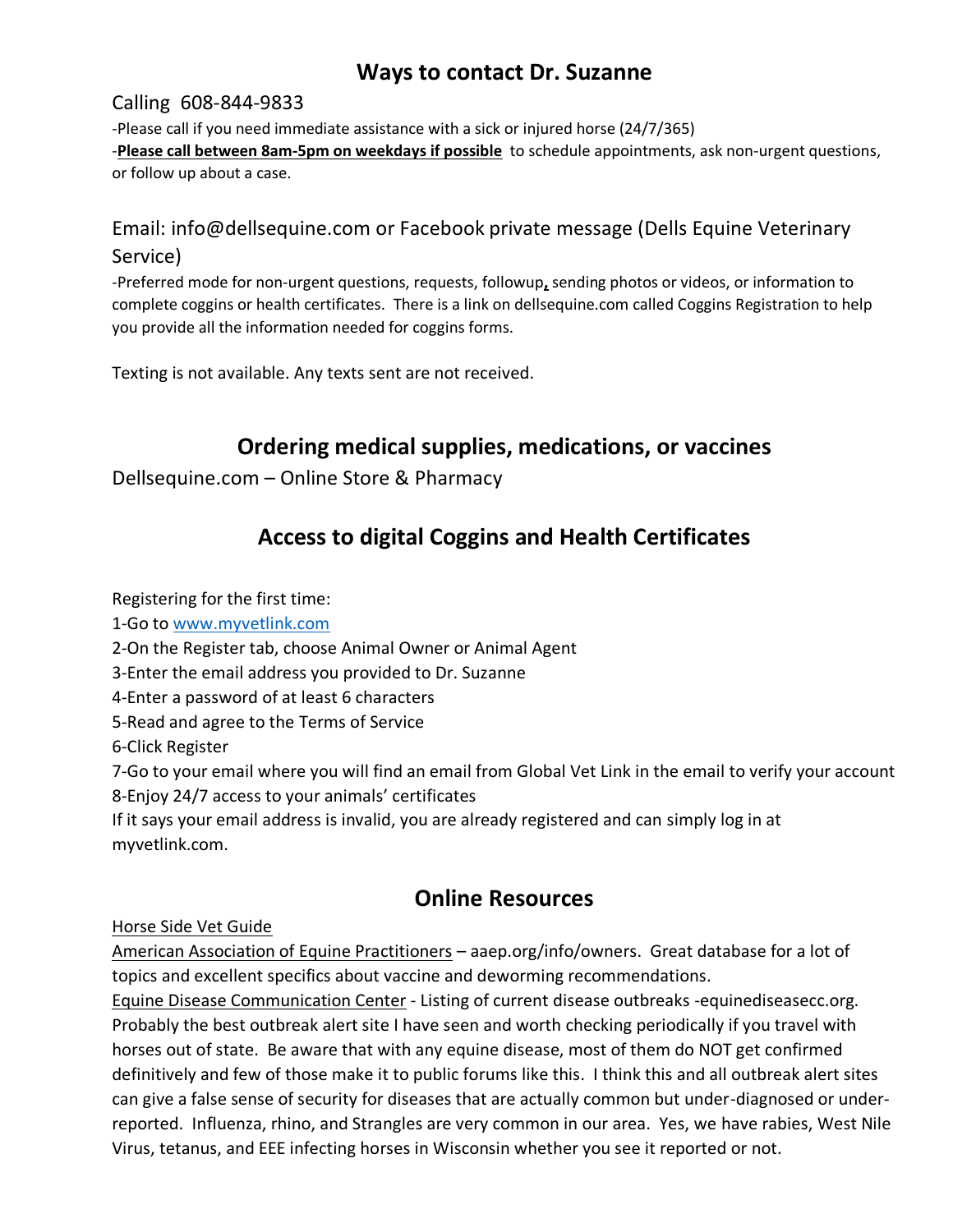### **Vaccine Recommendations**

Aaep.org/info/horse-health?publication=944

#### **All Horses & donkeys**

Eastern & Western Equine Encephalitis

**Tetanus** 

West Nile Virus

Rabies

#### **Additional Vaccines for horses & donkeys that leave the farm and are exposed to other horses or live with horses that do**

Rhinopneumonitis (herpes 1 & 4)

Influenza

Intranasal Strangles

### **Additional vaccines to consider for certain horses & donkeys**

Lyme Disease Leptospirosis Rotavirus (pregnant mares) Rhino abortion (pregnant mares) Potomac Horse Fever (depending on the horse's travel plans)

## **Deworming Recommendations**

How often should I deworm and with what product? It depends on a lot of factors. Best determined by fecal tests and discussing with Dr. Suzanne.

-If you have an old rotational deworming schedule where all horses are dewormed every 8 weeks, throw it away! Those charts are based on recommendations from 1980s and we have better information now. The worms are getting smarter than us and deworming all horses this often is making the parasites stronger and our treatments weaker.

## **First Aid Kit**

-Available through the Online Pharmacy (dellsequine.com). or in person from Dr. Suzanne -At bare minimum every owner should have a thermometer. Normal rectal temperature is 99-101° F. For any sick or injured horse, it really helps if you can check the temperature and heart rate before you call me so I have a better idea of the horse's state. Heart rate should be 26-52 breaths per minute and respiratory rate 8-24 breaths per minute in cool weather.

-Great first aid information, instructions and videos for taking the temperature and other parameters are on HorseSideVetGuide.com.

# **Downloading more copies of this & individual horse record forms**

www.dellsequine.com - Forms